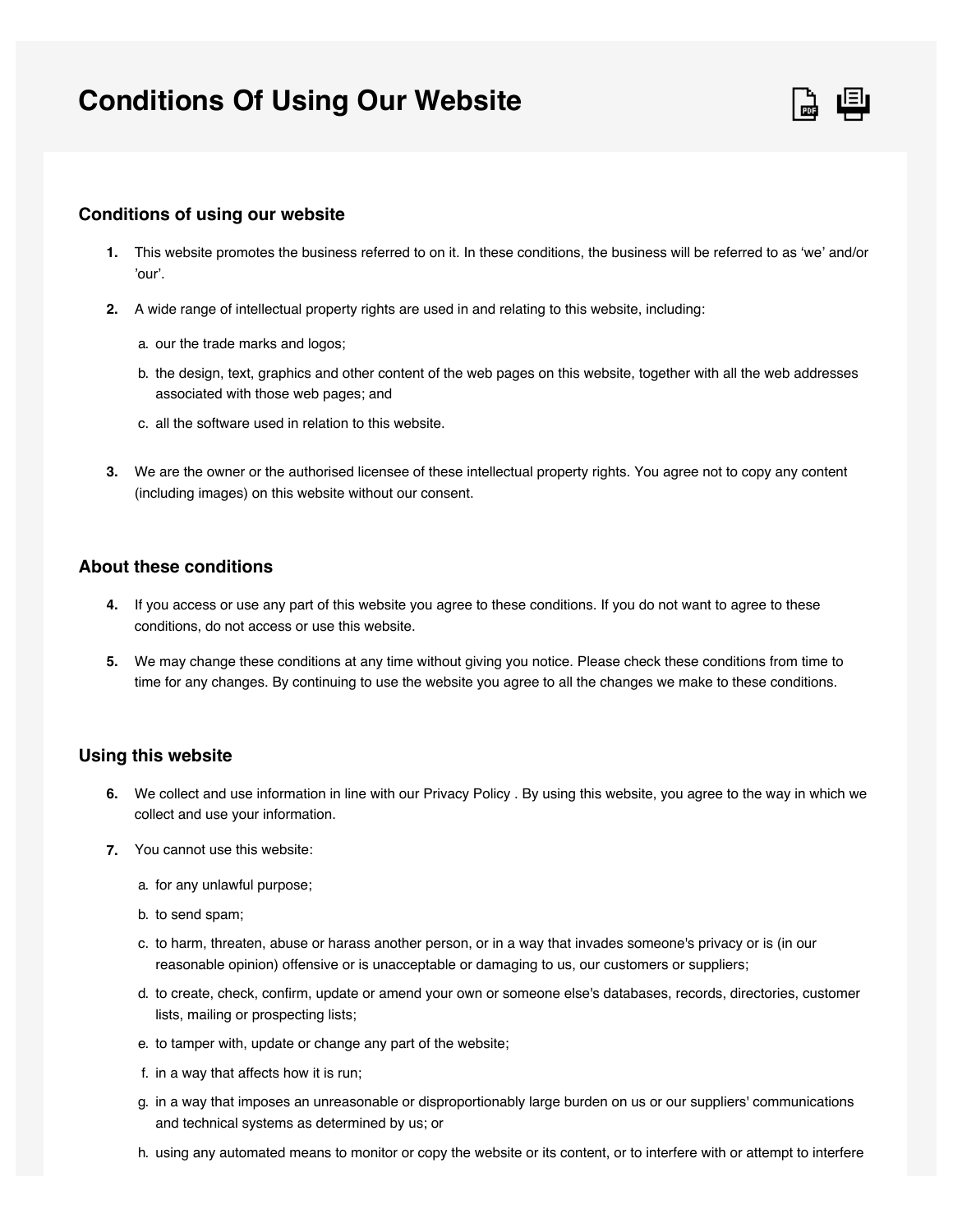#### **If you provide content for this website**

- If you provide any material to this website (for example, by providing ratings and reviews, comments, articles, or **8.** uploading any other content in any format (including video)) (each "User Content"). You agree to grant us permission, irrevocably and free of charge, to use User Content (including altering and adapting it for operational or editorial reasons) in any media worldwide, for our own marketing, research and promotional activities and our internal business purposes which may include providing the User Content to selected third party partners, service providers, social media and networking sites.
- You own your User Content at all times, and you continue to have the right to use it in any way you choose. **9.**
- **10.** By providing any User Content to the Website you confirm that your User Content:
	- a. is your own original work or you are authorized to provide it to the Website and that you have the right to give us permission to use it for the purposes set out in these terms;
	- b. will not contain or promote anything illegal, harmful, misleading, abusive, defamatory (that is, it does not damage someone's good reputation) or anything else that might cause widespread offence or bring us or our business partners into disrepute;
	- c. does not take away or affect any other person's privacy rights, contract rights or any other rights;
	- d. does not contain any virus or other code that may damage, interfere with or otherwise adversely affect the operation of the Website;
	- e. will, if used to promote your own business or services, clearly and openly state your association with the particular business expressly;
	- f. will not contain any form of mass-mailing or spam.
- **11.** If you do not want to grant us the permissions set out above, please do not provide any material to the Website
- We have no obligation to publish your User Content on the Website and we retain the right to remove any User **12.** Content at any time and for any reason.
- We do not edit, pre-vet or review any User Content displayed on the Website. If you believe that any User Content **13.** does not comply with the requirements set out in this paragraph, please notify us immediately. We will then review the User Content and, where we deem it appropriate, remove it within a reasonable time.

#### **If you send a message through this website**

This website is provided by the Hibu group of companies ("Yell Business"). Yell Business shall have the right to scan **14.** messages sent using the contact form on this website manually and automatically and to store such messages. Any personal data you include in such messages may be (a) used by Yell Business for purposes reasonably associated with provision of this website and services, (b) disclosed where disclosure is required by law, and (c) used where any of your actions have breached these Conditions of Use. Personal data may be used by Yell Business in an aggregated form.

## **Disclaimers**

- **15.** You use the website at your own risk.
- **16.** You should not rely on the website for advice.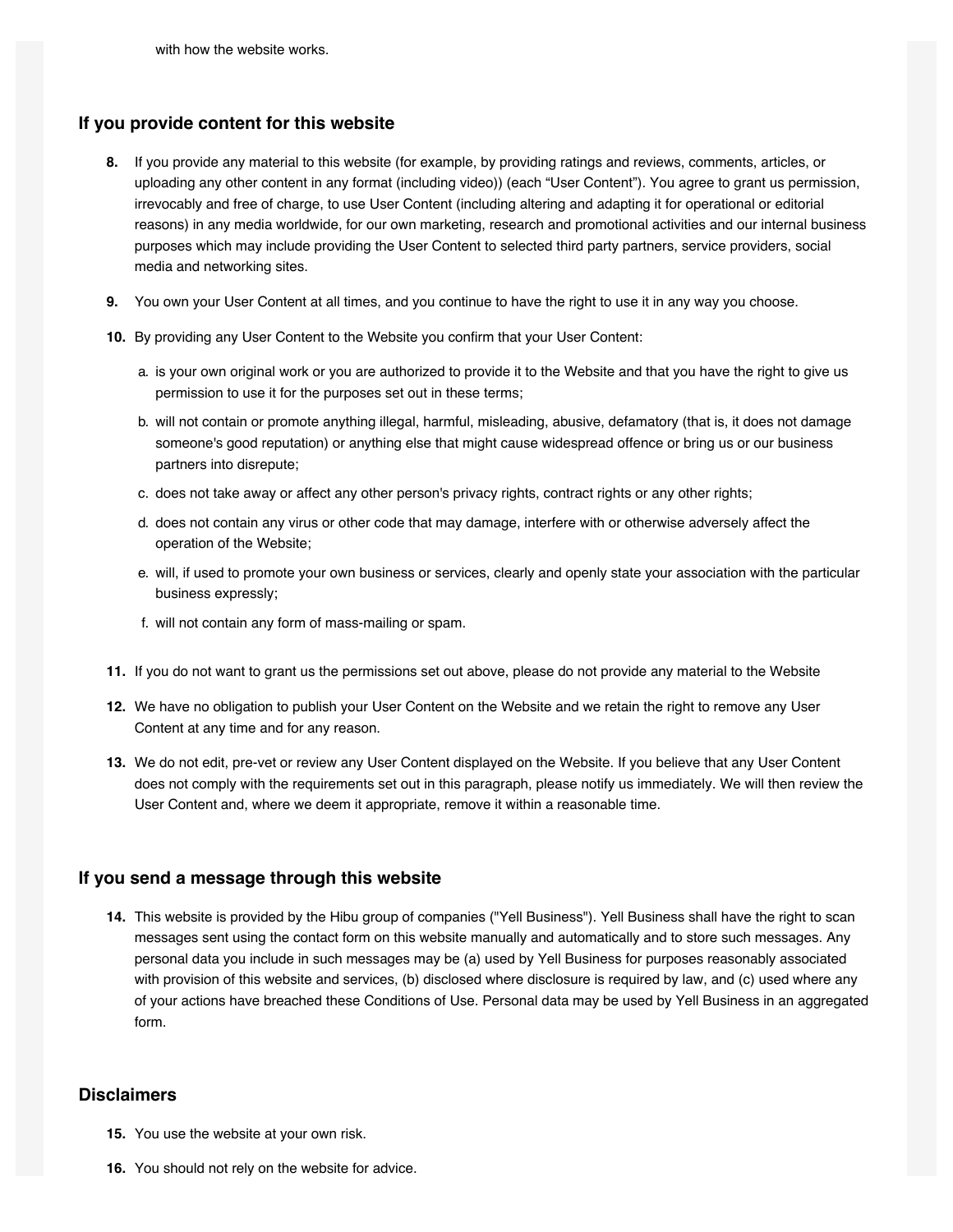- **17.** As far as the relevant laws allow, we do not guarantee that:
	- a. there will be no problems with how you use the website; or
	- b. the computer or server you use to log on to the website is free of viruses or other harmful programs.

## **Limits to our liability**

- There is no limit to what we and the people who provide our services will be liable for if someone dies or is injured **18.** because of our negligence or because we have committed fraud.
- **19.** Under no circumstances will we, the owner or operator of this website, or any of their group companies, employees, officers or agents, or any other organisation involved in creating, producing, maintaining or distributing the website be liable for any loss of:
	- a. profits;
	- b. business or business opportunities;
	- c. savings you expect to make;
	- d. goodwill;
	- e. use of, or corruption to information; or
	- f. information.
- If we do not keep to these conditions, they will only be liable for losses you have suffered as a direct result. We are not **20.** liable to you for any other losses whether such losses are because we have not kept to our obligations or contract, because of something we have done or not done in negligence, due to defamatory statements or liability for a product or otherwise as a result of:
	- a. using or relying on the website;
	- b. not being able to use the website;
	- c. any mistake, fault, failure to do something, missing information, or virus on the website or if it does not work properly because of incidents outside of our control such as (but not limited to) interruptions to communication and networks and circumstances beyond our control;
	- d. theft, destruction of information or someone getting access to our records, programs or services without our permission;
	- e. goods, products, services or information received through or advertised on any website which we link to from this website; or
	- f. any information, data, message or other material which you email, post, upload, reproduce, send, or otherwise distribute or receive using the website.

# **The whole agreement**

These conditions make up the whole agreement between you and us in how you use the website. If a court decides **21.** that a condition is not valid, the rest of the conditions will still apply.

#### **The law**

The laws of the state of New York (without reference to its conflict of laws principles) apply to your use of the website **22.**